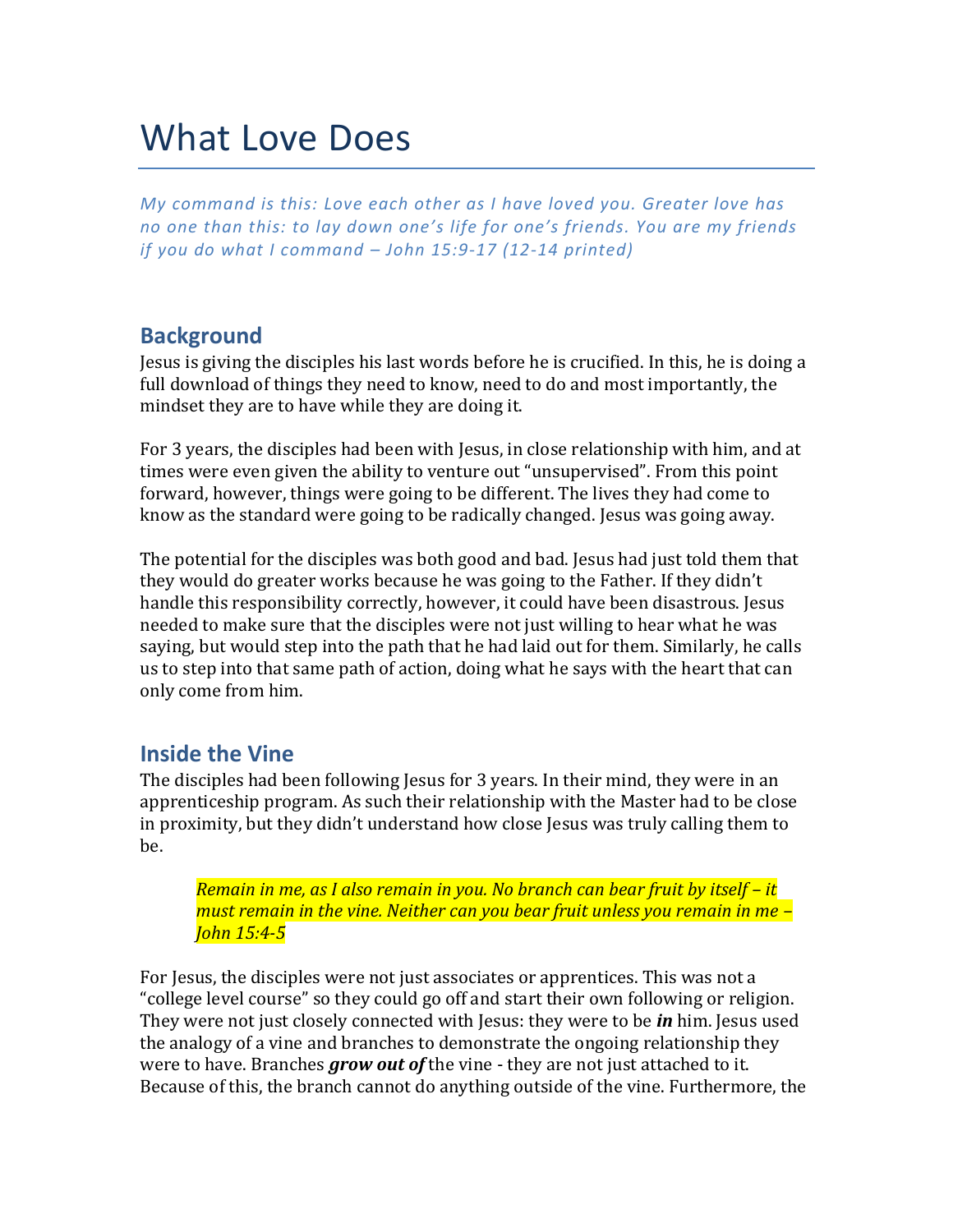branch has to consistently rely on the vine for anything it wants to do. If that were not enough, the vine has to supply everything the branch needs to do anything.

Jesus was telling the disciples that even though he was going away, *he was not going to be separated from them*. They were to continue to rely on his word, his direction, and his filling for what they were to do. Jesus' own life was a demonstration of this – separated in physical proximity from his Father, yet having constant communion and communication with Him and only doing what pleased Him. This was the life Jesus was calling the disciples to have - one that drove them deeper into the Vine, such that you couldn't tell where one stopped and the other began.

# **What Is Love?**

Often defining love is difficult, because we expect we know what it means and how it is expressed. We "love" puppies and ice cream, and "love" each other.

*When they had finished eating, Jesus said to Simon Peter, "Simon son of John, do you love me more than these?" "Yes Lord," he said, "you know that I love you" Jesus said, "Feed my lambs". – John 21:15*

Peter was one of the closest to Jesus. He was one of "the 3", the one called on to go with Jesus further than the others. Surely, because he was in this position his love should not have been questioned. Jesus however was not so much **questioning** Peter's love, as he was **calling him to it**. Peter's love was there, no doubt, but it was there at Peter's level. Jesus was calling Peter to love at Jesus' level.

*Feed my lambs…*

Jesus' response to Peter was a call to action. *If you love me, demonstrate it. If you love me, love what I love, and how I love it.* Peter had an opportunity at that point to go deeper in the vine, but, like puppies and ice cream, he didn't understand the love that Jesus was talking about.

*Again Jesus said, "Simon son of John, do you love me?" He answered, "Yes Lord, you know that I love you." Jesus said, "Take care of my sheep". – John 21:16*

Jesus called. Peter responded. Jesus repeated the call to action. Peter failed to respond. Since all of this was at breakfast, Peter could have taken that to mean that he wanted him to give fish and bread to the other men. For Peter, *Jesus knowing*  about Peter's love was enough. For Jesus, it clearly was not. Jesus kept calling Peter to *demonstrate his love by following his command.*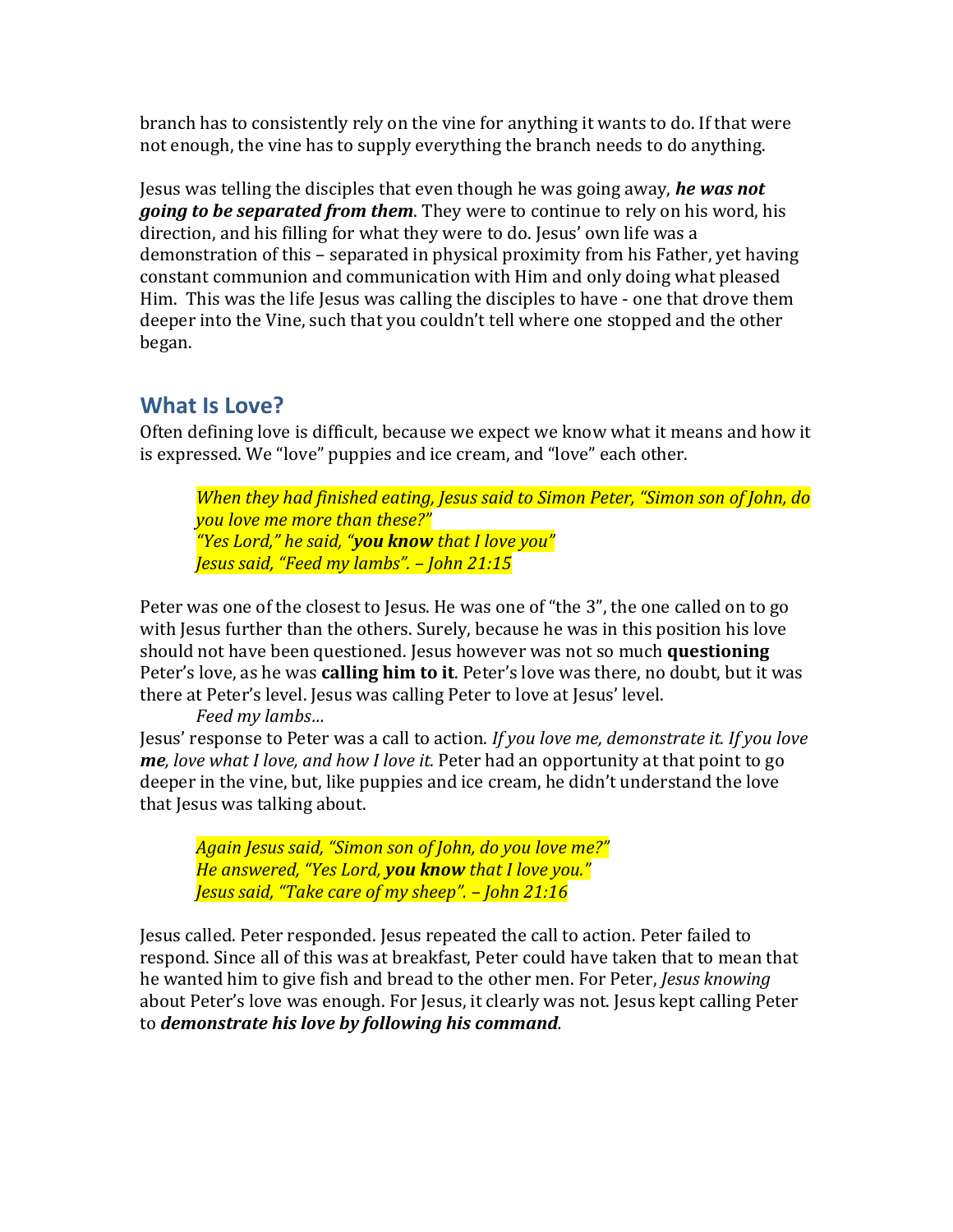*The third time he said to him, "Simon son of John, do you [treat me affectionately] (show signs of your affection to me; befriend me; show signs of your love to me)?" Peter was hurt because the Lord asked him the third time, "Do you love me?" He said, "Lord you know all things; you know that I love (show signs of my affection to you)." Jesus said, "Feed my sheep." – John 21:17*

Three times Jesus, as the Vine, tried to bring the branch deeper in, but Peter couldn't see past the possibility that his love was in question. Very likely this was because the last expression he had toward Jesus was only a couple days ago when he denied him. Regardless, Jesus was unrelenting in his call to Peter. *If you love me, do what I said.*

# **I'll Die For You… I'll Live For You**

Jesus next words to the disciples can seem a bit cryptic, and even disconcerting depending on how you look at them.

*If you keep my commands you will remain in my love, just as I have kept the Father's commands and remain in His love. I have told you this so that my joy may be in you and that your joy may be complete. My command is this: love each other as I have loved you. Greater love has no one than this: to lay down one's life for one's friends. – John 15:10-13*

The disciples, and we also, could get legalistic after hearing this. *All we have to do is do what he said and we will be fine.* He said to preach the gospel, so I'm gonna do it regardless of whether they get it or not. He said feed the poor, so I'll volunteer at a soup kitchen so I can feel better about myself.

While globally Jesus could have tied our love of him to everything he said, in this context he was trying to make a point. It was not the full counsel of the Lord he was getting to. Much like with Peter, he was calling the disciples to go deeper in the Vine - to respond to Jesus in the way that Jesus responded to the Father. *Keep my commands, and my command is this: love each other*.

We tend to stop there: *ok, all I have to do is love my neighbor*. It's the "all I have to do" that gets us in trouble. For Jesus, it wasn't enough for the disciples to love each other. They needed to do it *to the degree* that Jesus did.

*There's no way I can do that. He's Jesus. I cannot love like him…*

This would be our expected response, yet Jesus did not suggest it – he commanded it. This was not optional for the disciples, nor is it optional for us. If this is not